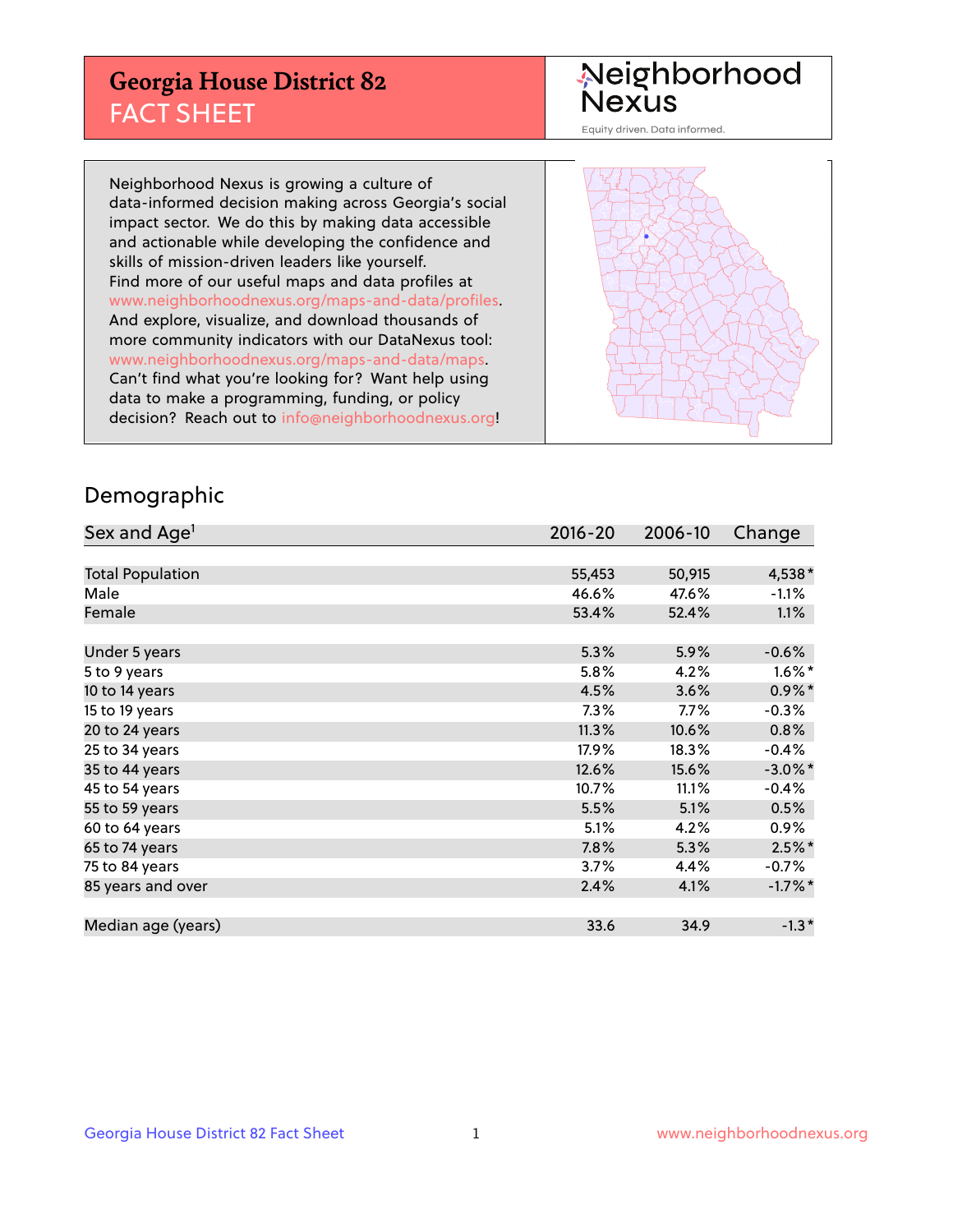## Demographic, continued...

| Race <sup>2</sup>                                            | $2016 - 20$ | 2006-10 | Change      |
|--------------------------------------------------------------|-------------|---------|-------------|
| <b>Total population</b>                                      | 55,453      | 50,915  | 4,538 *     |
| One race                                                     | 94.5%       | 98.7%   | $-4.1%$ *   |
| White                                                        | 68.4%       | 71.3%   | $-2.9\%$ *  |
| <b>Black or African American</b>                             | 14.1%       | 10.4%   | $3.8\%$ *   |
| American Indian and Alaska Native                            | 0.4%        | 0.5%    | $-0.1%$     |
| Asian                                                        | 11.0%       | 11.7%   | $-0.7%$     |
| Native Hawaiian and Other Pacific Islander                   | 0.1%        | 0.1%    | $-0.0%$     |
| Some other race                                              | 0.5%        | 4.7%    | $-4.2%$     |
| Two or more races                                            | 5.5%        | 1.3%    | $4.1\%$ *   |
| Race alone or in combination with other race(s) <sup>3</sup> | $2016 - 20$ | 2006-10 | Change      |
| Total population                                             | 55,453      | 50,915  | 4,538*      |
| White                                                        | 73.3%       | 72.5%   | 0.8%        |
| <b>Black or African American</b>                             | 16.3%       | 10.6%   | $5.7\%$ *   |
| American Indian and Alaska Native                            | 1.1%        | 0.9%    | 0.3%        |
| Asian                                                        | 13.3%       | 12.4%   | 0.9%        |
| Native Hawaiian and Other Pacific Islander                   | 0.2%        | 0.2%    | $-0.0%$     |
| Some other race                                              | 2.1%        | 4.7%    | $-2.6\%$ *  |
|                                                              |             |         |             |
| Hispanic or Latino and Race <sup>4</sup>                     | $2016 - 20$ | 2006-10 | Change      |
| Total population                                             | 55,453      | 50,915  | 4,538*      |
| Hispanic or Latino (of any race)                             | 6.2%        | 8.4%    | $-2.1%$     |
| Not Hispanic or Latino                                       | 93.8%       | 91.6%   | 2.1%        |
| White alone                                                  | 64.1%       | 67.5%   | $-3.4\%$ *  |
| Black or African American alone                              | 13.8%       | 10.3%   | $3.5\%$ *   |
| American Indian and Alaska Native alone                      | 0.2%        | 0.4%    | $-0.1%$     |
| Asian alone                                                  | 10.9%       | 11.7%   | $-0.8%$     |
| Native Hawaiian and Other Pacific Islander alone             | 0.1%        | 0.1%    | $-0.0%$     |
| Some other race alone                                        | 0.2%        | 0.4%    | $-0.2%$     |
| Two or more races                                            | 4.4%        | 1.3%    | $3.1\%$ *   |
| U.S. Citizenship Status <sup>5</sup>                         | $2016 - 20$ | 2006-10 | Change      |
|                                                              |             |         |             |
| Foreign-born population                                      | 8,526       | 9,643   | $-1,117$    |
| Naturalized U.S. citizen                                     | 41.1%       | 30.1%   | 11.0%*      |
| Not a U.S. citizen                                           | 58.9%       | 69.9%   | $-11.0\%$ * |
| Citizen, Voting Age Population <sup>6</sup>                  | 2016-20     | 2006-10 | Change      |
| Citizen, 18 and over population                              | 41,042      | 37,010  | 4,031*      |
| Male                                                         | 46.0%       | 45.6%   | 0.4%        |
| Female                                                       | 54.0%       | 54.4%   | $-0.4%$     |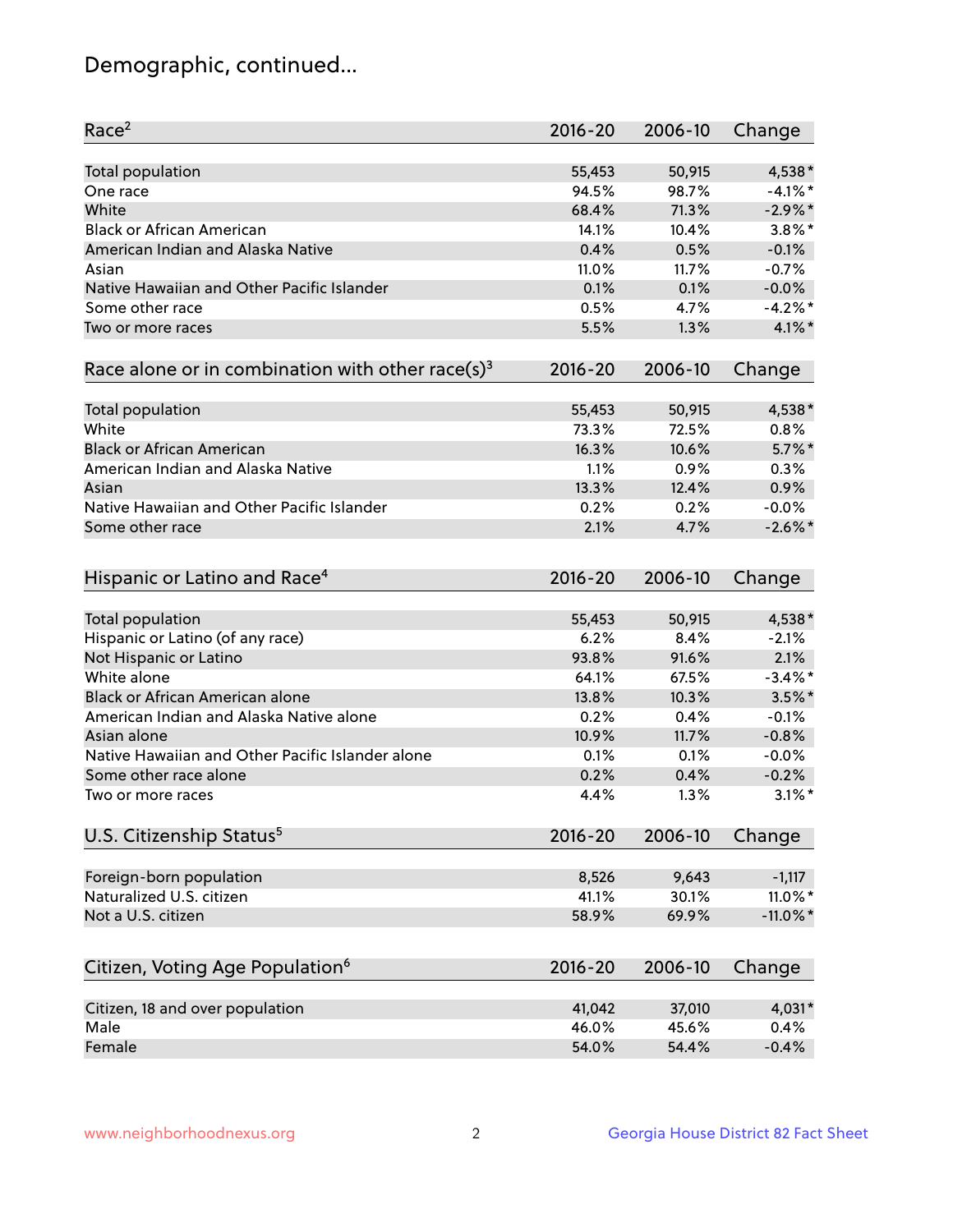#### Economic

| Income <sup>7</sup>                                 | 2016-20 | 2006-10 | Change     |
|-----------------------------------------------------|---------|---------|------------|
|                                                     |         |         |            |
| All households                                      | 23,029  | 23,083  | $-54$      |
| Less than \$10,000                                  | 6.9%    | 9.3%    | $-2.4\%$ * |
| \$10,000 to \$14,999                                | 2.3%    | 5.0%    | $-2.7%$    |
| \$15,000 to \$24,999                                | 5.6%    | 9.1%    | $-3.4\%$ * |
| \$25,000 to \$34,999                                | 7.6%    | 7.8%    | $-0.2%$    |
| \$35,000 to \$49,999                                | 9.8%    | 13.7%   | $-3.9%$ *  |
| \$50,000 to \$74,999                                | 13.5%   | 18.5%   | $-4.9%$ *  |
| \$75,000 to \$99,999                                | 10.4%   | 10.9%   | $-0.5%$    |
| \$100,000 to \$149,999                              | 17.7%   | 12.2%   | 5.5%*      |
| \$150,000 to \$199,999                              | 10.5%   | 5.4%    | $5.2\%$ *  |
| \$200,000 or more                                   | 15.6%   | 8.2%    | $7.4\%$ *  |
| Median household income (dollars)                   | 85,074  | 55,758  | 29,317*    |
| Mean household income (dollars)                     | 120,454 | 80,377  | 40,077*    |
| With earnings                                       | 80.5%   | 79.0%   | 1.6%       |
| Mean earnings (dollars)                             | 126,527 | 85,399  | 41,128*    |
| <b>With Social Security</b>                         | 24.2%   | 21.6%   | $2.6\%$ *  |
| Mean Social Security income (dollars)               | 21,022  | 15,944  | 5,078*     |
| With retirement income                              | 17.8%   | 13.9%   | $3.9\%$ *  |
| Mean retirement income (dollars)                    | 33,470  | 26,826  | $6,645*$   |
| With Supplemental Security Income                   | 1.3%    | 0.8%    | 0.5%       |
| Mean Supplemental Security Income (dollars)         | 6,529   | 7,919   | $-1,390$   |
| With cash public assistance income                  | 1.3%    | 0.6%    | 0.7%       |
| Mean cash public assistance income (dollars)        | 787     | 2,559   | $-1,772$   |
| With Food Stamp/SNAP benefits in the past 12 months | 3.5%    | 3.1%    | 0.4%       |
|                                                     |         |         |            |
| Families                                            | 10,369  | 9,498   | 872*       |
| Less than \$10,000                                  | 2.2%    | 4.6%    | $-2.4%$    |
| \$10,000 to \$14,999                                | 0.8%    | 0.9%    | $-0.2%$    |
| \$15,000 to \$24,999                                | 3.7%    | 5.2%    | $-1.5%$    |
| \$25,000 to \$34,999                                | 3.0%    | 4.8%    | $-1.8%$    |
| \$35,000 to \$49,999                                | 4.9%    | 11.8%   | $-6.9\%$ * |
| \$50,000 to \$74,999                                | 8.9%    | 17.4%   | $-8.5%$ *  |
| \$75,000 to \$99,999                                | 9.1%    | 14.3%   | $-5.2\%$ * |
| \$100,000 to \$149,999                              | 23.7%   | 19.0%   | 4.7%*      |
| \$150,000 to \$199,999                              | 15.8%   | 7.8%    | $7.9\%$ *  |
| \$200,000 or more                                   | 28.0%   | 14.2%   | 13.8%*     |
| Median family income (dollars)                      | 134,288 | 84,264  | 50,024*    |
| Mean family income (dollars)                        | 174,370 | 112,316 | 62,054*    |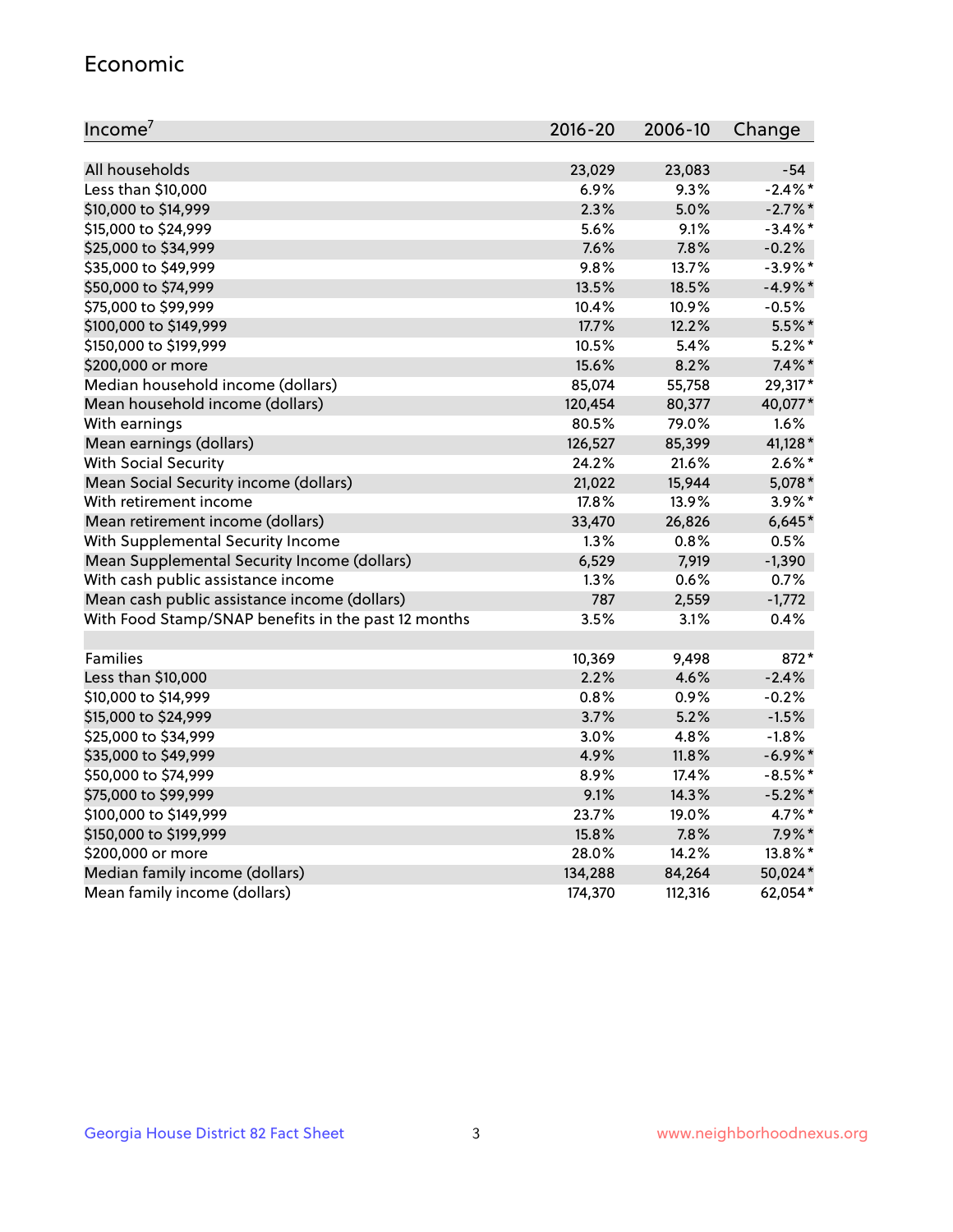## Economic, continued...

| Income, continued <sup>8</sup>                                        | $2016 - 20$ | 2006-10 | Change   |
|-----------------------------------------------------------------------|-------------|---------|----------|
|                                                                       |             |         |          |
| Nonfamily households                                                  | 12,660      | 13,585  | $-925*$  |
| Median nonfamily income (dollars)                                     | 52,696      | 41,642  | 11,054*  |
| Mean nonfamily income (dollars)                                       | 75,417      | 57,453  | 17,964*  |
| Median earnings for workers (dollars)                                 | 50,516      | 38,237  | 12,279*  |
| Median earnings for male full-time, year-round workers                | 76,307      | 54,839  | 21,469*  |
| (dollars)                                                             |             |         |          |
| Median earnings for female full-time, year-round workers<br>(dollars) | 70,325      | 50,028  | 20,296*  |
| Per capita income (dollars)                                           | 51,538      | 37,605  | 13,933*  |
|                                                                       |             |         |          |
| Families and People Below Poverty Level <sup>9</sup>                  | 2016-20     | 2006-10 | Change   |
|                                                                       |             |         |          |
| <b>All families</b>                                                   | 4.3%        | 6.9%    | $-2.6%$  |
| With related children under 18 years                                  | 4.4%        | 10.7%   | $-6.2%$  |
| With related children under 5 years only                              | 5.7%        | 13.3%   | $-7.6%$  |
| Married couple families                                               | 1.8%        | 3.0%    | $-1.3%$  |
| With related children under 18 years                                  | 1.1%        | 3.6%    | $-2.4%$  |
| With related children under 5 years only                              | 1.4%        | 3.0%    | $-1.6%$  |
| Families with female householder, no husband present                  | 18.6%       | 29.1%   | $-10.5%$ |
| With related children under 18 years                                  | 19.6%       | 37.8%   | $-18.3%$ |
| With related children under 5 years only                              | 32.8%       | 54.7%   | $-21.9%$ |
|                                                                       |             |         |          |
| All people                                                            | 11.1%       | 13.4%   | $-2.3%$  |
| Under 18 years                                                        | 6.0%        | 12.8%   | $-6.8%$  |
| Related children under 18 years                                       | 5.9%        | 12.6%   | $-6.7%$  |
| Related children under 5 years                                        | 7.7%        | 14.9%   | $-7.2%$  |
| Related children 5 to 17 years                                        | 5.1%        | 11.3%   | $-6.1%$  |
| 18 years and over                                                     | 12.3%       | 13.5%   | $-1.2%$  |
| 18 to 64 years                                                        | 13.4%       | 14.9%   | $-1.4%$  |
| 65 years and over                                                     | 7.5%        | 6.8%    | 0.7%     |
| People in families                                                    | 4.6%        | 7.8%    | $-3.3%$  |
| Unrelated individuals 15 years and over                               | 22.7%       | 21.8%   | 0.9%     |
|                                                                       |             |         |          |
| Non-Hispanic white people                                             | 7.7%        | 8.6%    | $-0.8%$  |
| Black or African-American people                                      | 23.3%       | 26.2%   | $-2.8%$  |
| Asian people                                                          | 19.3%       | 27.1%   | $-7.8%$  |
| Hispanic or Latino people                                             | 7.4%        | 17.4%   | $-10.1%$ |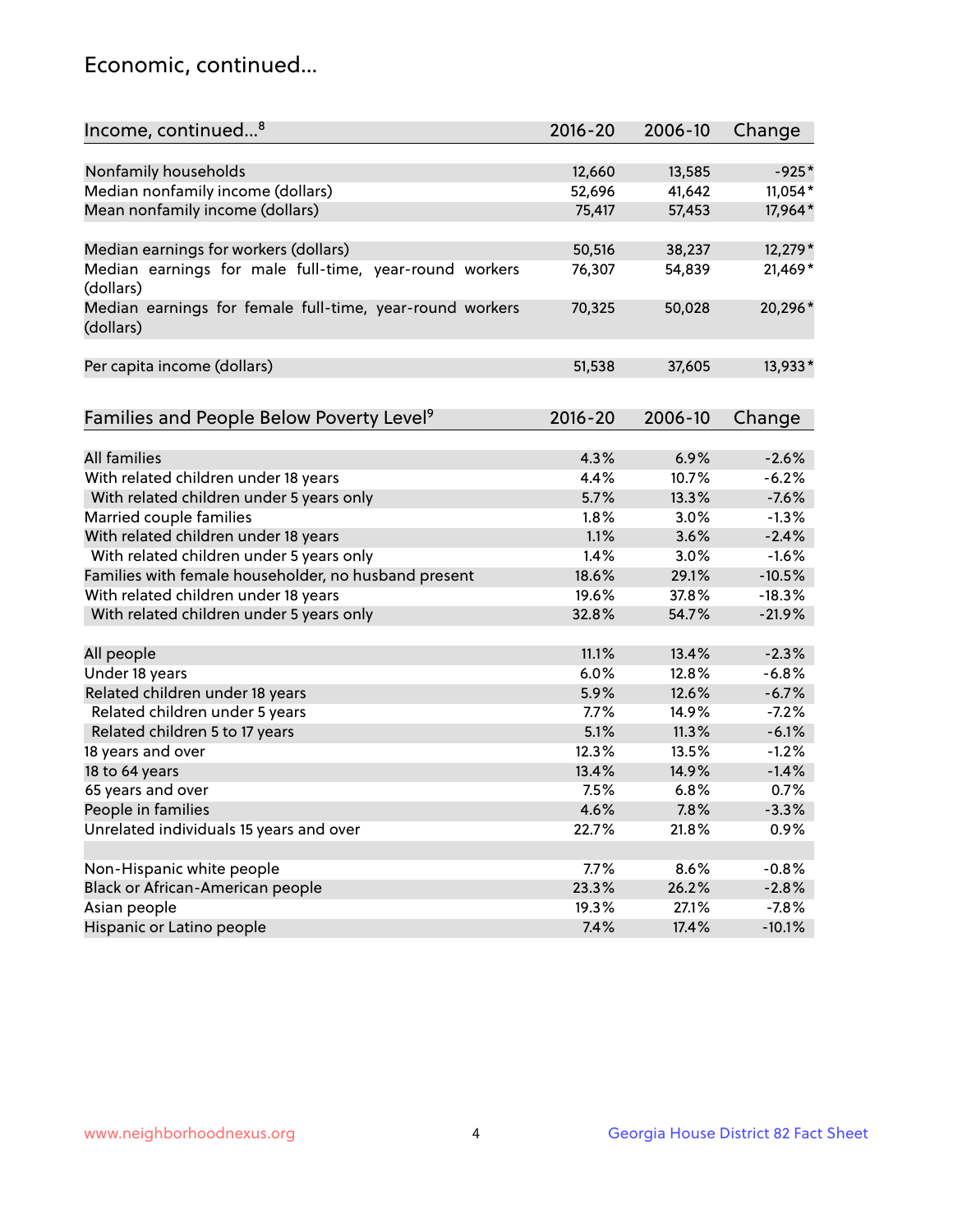## Employment

| Employment Status <sup>10</sup>                                                               | $2016 - 20$ | 2006-10 | Change    |
|-----------------------------------------------------------------------------------------------|-------------|---------|-----------|
|                                                                                               |             |         |           |
| Population 16 years and over                                                                  | 46,243      | 43,707  | 2,536*    |
| In labor force                                                                                | 65.7%       | 65.3%   | 0.3%      |
| Civilian labor force                                                                          | 65.7%       | 64.9%   | 0.7%      |
| Employed                                                                                      | 62.9%       | 60.3%   | 2.6%      |
| Unemployed                                                                                    | 2.7%        | 4.6%    | $-1.9%$   |
| <b>Armed Forces</b>                                                                           | 0.0%        | 0.4%    | $-0.4%$   |
| Not in labor force                                                                            | 34.3%       | 34.7%   | $-0.3%$   |
| Civilian labor force                                                                          |             |         |           |
|                                                                                               | 30,359      | 28,369  | 1,990     |
| <b>Unemployment Rate</b>                                                                      | 4.2%        | 7.1%    | $-2.9%$   |
| Females 16 years and over                                                                     | 24,935      | 23,107  | $1,828*$  |
| In labor force                                                                                | 60.9%       | 59.3%   | 1.6%      |
| Civilian labor force                                                                          | 60.9%       | 59.3%   | 1.6%      |
| Employed                                                                                      | 59.0%       | 54.9%   | 4.1%      |
|                                                                                               |             |         |           |
| Own children of the householder under 6 years                                                 | 3,599       | 3,536   | 62        |
| All parents in family in labor force                                                          | 66.9%       | 65.3%   | 1.5%      |
| Own children of the householder 6 to 17 years                                                 | 6,091       | 4,280   | 1,810*    |
| All parents in family in labor force                                                          | 76.8%       | 75.1%   | 1.7%      |
|                                                                                               |             |         |           |
| Industry <sup>11</sup>                                                                        | $2016 - 20$ | 2006-10 | Change    |
|                                                                                               |             |         |           |
| Civilian employed population 16 years and over                                                | 29,093      | 26,361  | $2,732*$  |
| Agriculture, forestry, fishing and hunting, and mining                                        | 0.0%        | 0.1%    | $-0.0%$   |
| Construction                                                                                  | 2.0%        | 3.0%    | $-1.0%$   |
| Manufacturing                                                                                 | 5.7%        | 3.4%    | $2.2\%$ * |
| Wholesale trade                                                                               | 1.7%        | 2.2%    | $-0.4%$   |
| Retail trade                                                                                  | 6.1%        | 6.2%    | $-0.0%$   |
| Transportation and warehousing, and utilities                                                 | 2.6%        | 2.7%    | $-0.1%$   |
| Information                                                                                   | 3.5%        | 4.7%    | $-1.2%$   |
| Finance and insurance, and real estate and rental and leasing                                 | 8.5%        | 6.5%    | $2.0\%$ * |
| Professional, scientific, and management, and administrative<br>and waste management services | 18.6%       | 16.7%   | 2.0%      |
| Educational services, and health care and social assistance                                   | 33.7%       | 32.1%   | 1.7%      |
|                                                                                               | 8.1%        | 11.0%   |           |
| Arts, entertainment, and recreation, and accommodation and<br>food services                   |             |         | $-2.9%$   |
| Other services, except public administration                                                  | 4.3%        | 5.4%    | $-1.1%$   |
| Public administration                                                                         | 5.0%        | 6.2%    | $-1.2%$   |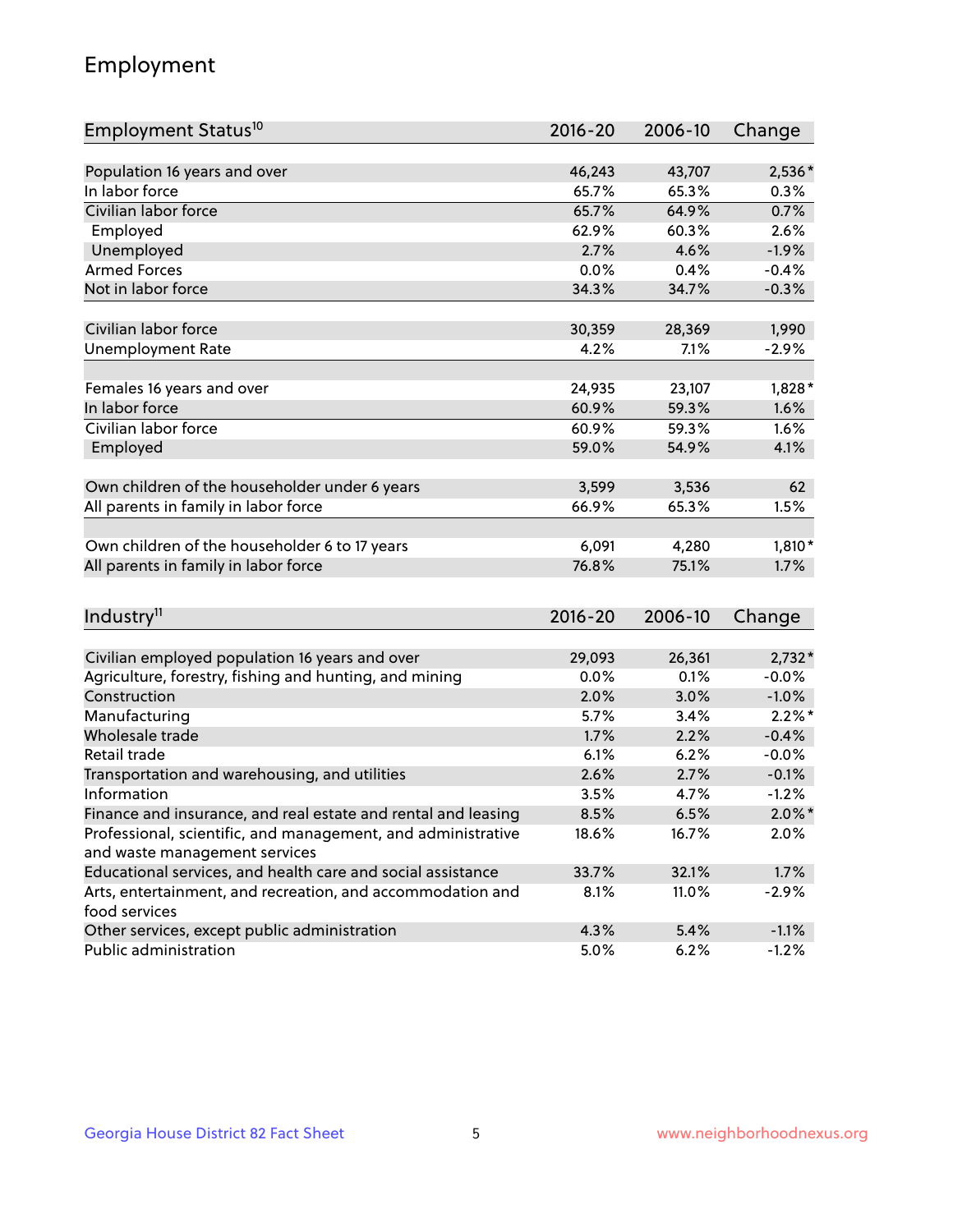## Employment, continued...

| Occupation <sup>12</sup>                                    | $2016 - 20$ | 2006-10 | Change     |
|-------------------------------------------------------------|-------------|---------|------------|
| Civilian employed population 16 years and over              | 29,093      | 26,361  | $2,732*$   |
| Management, business, science, and arts occupations         | 70.9%       | 63.9%   | $7.0\%$ *  |
| Service occupations                                         | 9.3%        | 11.3%   | $-2.0%$    |
| Sales and office occupations                                | 14.6%       | 16.9%   | $-2.3\%$ * |
| and<br>Natural<br>maintenance                               | 1.7%        | 4.2%    | $-2.5%$    |
| resources,<br>construction,<br>occupations                  |             |         |            |
| Production, transportation, and material moving occupations | 3.5%        | 3.7%    | $-0.2%$    |
| Class of Worker <sup>13</sup>                               | $2016 - 20$ | 2006-10 | Change     |
|                                                             |             |         |            |
| Civilian employed population 16 years and over              | 29,093      | 26,361  | $2,732*$   |
| Private wage and salary workers                             | 81.2%       | 77.3%   | 3.9%       |
| Government workers                                          | 13.6%       | 15.4%   | $-1.8%$    |
| Self-employed in own not incorporated business workers      | 5.1%        | 7.1%    | $-2.0\%$ * |
| Unpaid family workers                                       | 0.1%        | 0.2%    | $-0.1%$    |
| Job Flows <sup>14</sup>                                     | 2019        | 2010    | Change     |
|                                                             |             |         |            |
| Total Jobs in district                                      | 64,114      | 61,508  | 2,606      |
| Held by residents of district                               | 8.0%        | 7.7%    | 0.3%       |
| Held by non-residents of district                           | 92.0%       | 92.3%   | $-0.3%$    |
| Jobs by Industry Sector <sup>15</sup>                       | 2019        | 2010    | Change     |
| Total Jobs in district                                      | 64,114      | 61,508  | 2,606      |
|                                                             |             | 0.7%    |            |
| Goods Producing sectors                                     | 0.6%        |         | $-0.0%$    |
| Trade, Transportation, and Utilities sectors                | 6.7%        | 5.7%    | 0.9%       |
| All Other Services sectors                                  | 92.7%       | 93.6%   | $-0.9%$    |
| Total Jobs in district held by district residents           | 5,121       | 4,740   | 381        |
| <b>Goods Producing sectors</b>                              | 1.2%        | 1.1%    | 0.0%       |
| Trade, Transportation, and Utilities sectors                | 2.3%        | 3.1%    | $-0.8%$    |
| All Other Services sectors                                  | 96.6%       | 95.8%   | 0.8%       |
|                                                             |             |         |            |
| Jobs by Earnings <sup>16</sup>                              | 2019        | 2010    | Change     |
|                                                             |             |         |            |
| Total Jobs in district                                      | 64,114      | 61,508  | 2,606      |
| Jobs with earnings \$1250/month or less                     | 19.4%       | 17.7%   | 1.7%       |
| Jobs with earnings \$1251/month to \$3333/month             | 26.1%       | 28.7%   | $-2.6%$    |
| Jobs with earnings greater than \$3333/month                | 54.5%       | 53.5%   | 1.0%       |
| Total Jobs in district held by district residents           | 5,121       | 4,740   | 381        |
| Jobs with earnings \$1250/month or less                     | 17.6%       | 18.2%   | $-0.7%$    |
| Jobs with earnings \$1251/month to \$3333/month             | 22.2%       | 25.0%   | $-2.9%$    |
| Jobs with earnings greater than \$3333/month                | 60.2%       | 56.7%   | 3.5%       |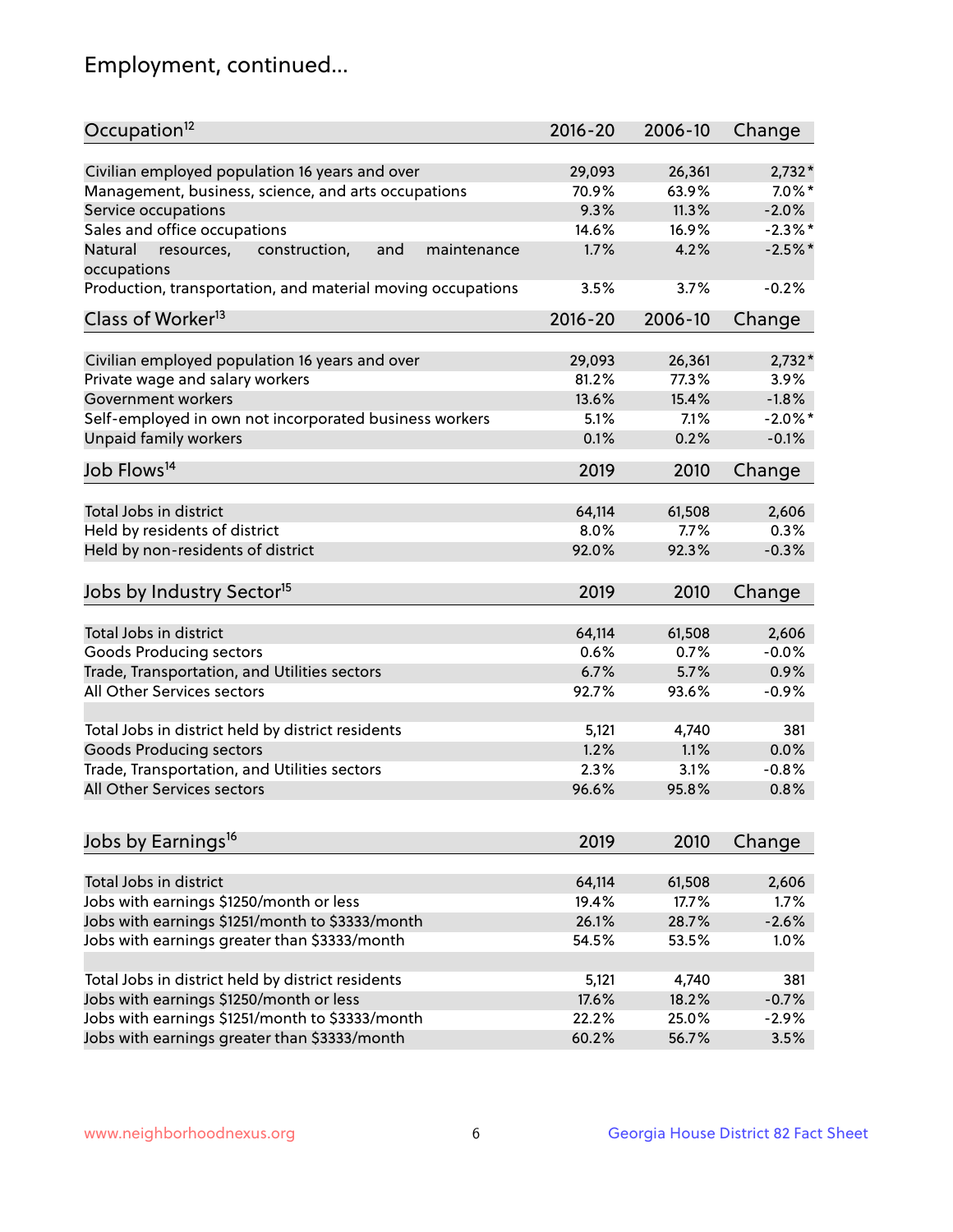## Employment, continued...

| Jobs by Age of Worker <sup>17</sup>               | 2019   | 2010     | Change  |
|---------------------------------------------------|--------|----------|---------|
|                                                   |        |          |         |
| Total Jobs in district                            | 64,114 | 61,508   | 2,606   |
| Jobs with workers age 29 or younger               | 23.1%  | $19.0\%$ | 4.0%    |
| Jobs with workers age 30 to 54                    | 55.5%  | 62.1%    | $-6.5%$ |
| Jobs with workers age 55 or older                 | 21.4%  | 18.9%    | 2.5%    |
|                                                   |        |          |         |
| Total Jobs in district held by district residents | 5,121  | 4.740    | 381     |
| Jobs with workers age 29 or younger               | 27.7%  | 24.2%    | 3.6%    |
| Jobs with workers age 30 to 54                    | 53.0%  | 57.0%    | $-4.0%$ |
| Jobs with workers age 55 or older                 | 19.3%  | 18.8%    | 0.5%    |
|                                                   |        |          |         |

#### Education

| School Enrollment <sup>18</sup>                | $2016 - 20$ | 2006-10 | Change     |
|------------------------------------------------|-------------|---------|------------|
|                                                |             |         |            |
| Population 3 years and over enrolled in school | 17,893      | 15,455  | $2,438*$   |
| Nursery school, preschool                      | 5.1%        | 5.9%    | $-0.8%$    |
| Kindergarten                                   | 2.6%        | 3.4%    | $-0.8%$    |
| Elementary school (grades 1-8)                 | 25.2%       | 18.4%   | $6.9\%$ *  |
| High school (grades 9-12)                      | 10.0%       | 9.7%    | 0.4%       |
| College or graduate school                     | 57.0%       | 62.6%   | $-5.7\%$   |
| Educational Attainment <sup>19</sup>           | $2016 - 20$ | 2006-10 | Change     |
|                                                |             |         |            |
| Population 25 years and over                   | 36,473      | 34,679  | 1,795*     |
| Less than 9th grade                            | 1.5%        | 2.5%    | $-0.9%$    |
| 9th to 12th grade, no diploma                  | 1.5%        | 3.8%    | $-2.3%$    |
| High school graduate (includes equivalency)    | 8.4%        | 12.5%   | $-4.1%$ *  |
| Some college, no degree                        | 9.0%        | 14.5%   | $-5.6\%$ * |
| Associate's degree                             | 3.3%        | 4.2%    | $-0.9\%$   |
| Bachelor's degree                              | 38.2%       | 30.9%   | $7.3\%$ *  |
| Graduate or professional degree                | 38.0%       | 31.5%   | $6.5%$ *   |
|                                                |             |         |            |
| Percent high school graduate or higher         | 97.0%       | 93.7%   | 3.2%       |
| Percent bachelor's degree or higher            | 76.2%       | 62.4%   | 13.8%*     |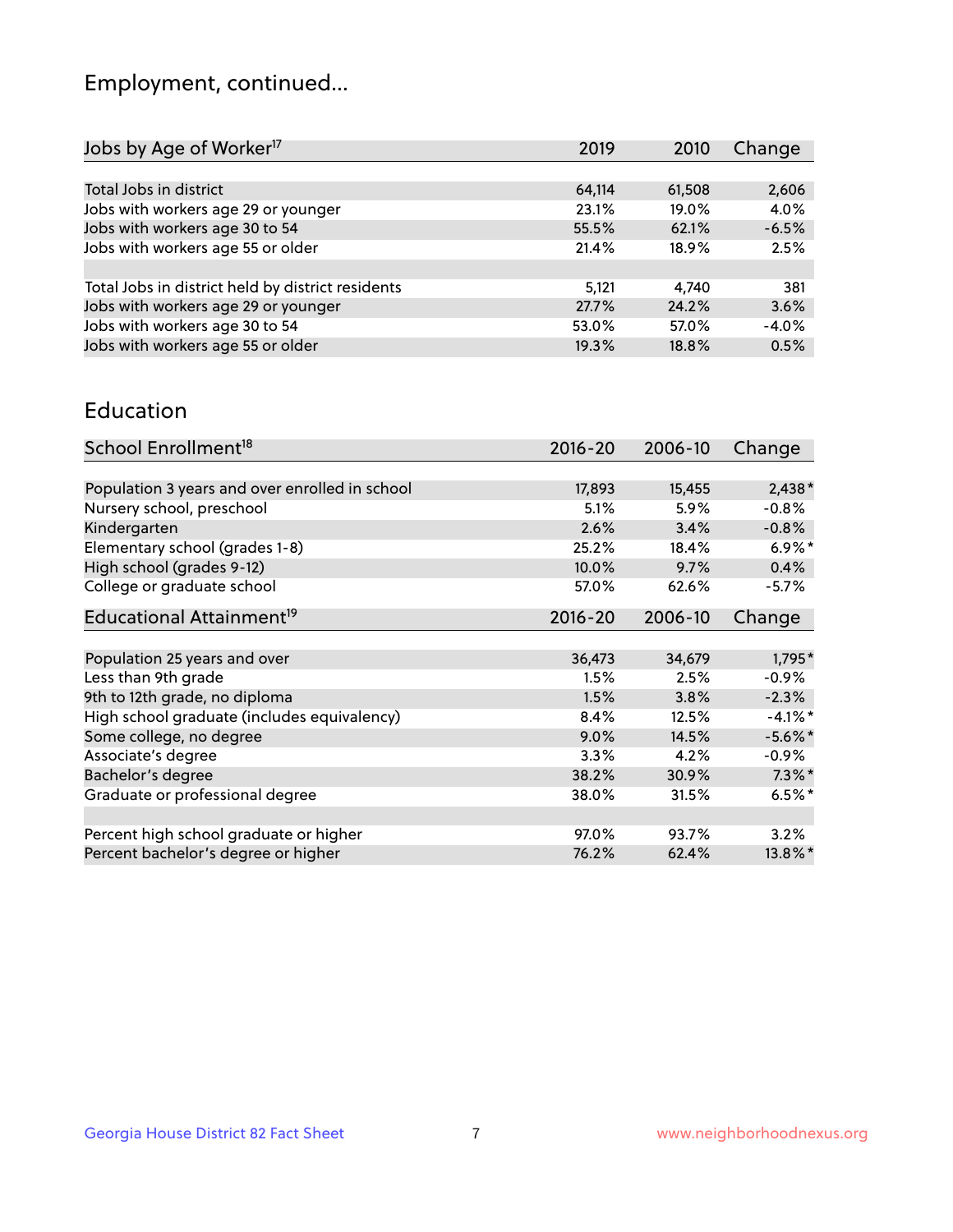## Housing

| Households by Type <sup>20</sup>                     | 2016-20     | 2006-10 | Change     |
|------------------------------------------------------|-------------|---------|------------|
|                                                      |             |         |            |
| <b>Total households</b>                              | 23,029      | 23,083  | $-54$      |
| Family households (families)                         | 45.0%       | 41.1%   | $3.9\%$ *  |
| With own children under 18 years                     | 21.2%       | 18.2%   | 2.9%       |
| Married-couple family                                | 36.2%       | 33.5%   | 2.7%       |
| With own children of the householder under 18 years  | 16.3%       | 14.3%   | $2.1\%$ *  |
| Male householder, no wife present, family            | 2.6%        | 2.2%    | 0.4%       |
| With own children of the householder under 18 years  | 1.3%        | 0.7%    | 0.5%       |
| Female householder, no husband present, family       | 6.3%        | 5.5%    | 0.8%       |
| With own children of the householder under 18 years  | 3.6%        | 3.3%    | 0.3%       |
| Nonfamily households                                 | 55.0%       | 58.9%   | $-3.9\%$ * |
| Householder living alone                             | 41.0%       | 45.3%   | $-4.2\%$ * |
| 65 years and over                                    | 15.3%       | 12.8%   | $2.5%$ *   |
|                                                      |             |         |            |
| Households with one or more people under 18 years    | 22.1%       | 19.1%   | $2.9\%$ *  |
| Households with one or more people 65 years and over | 25.3%       | 22.0%   | $3.3\%$ *  |
|                                                      |             |         |            |
| Average household size                               | 2.18        | 2.02    | $0.16*$    |
| Average family size                                  | 3.10        | 2.96    | 0.13       |
|                                                      |             |         |            |
| Housing Occupancy <sup>21</sup>                      | $2016 - 20$ | 2006-10 | Change     |
|                                                      |             |         |            |
| Total housing units                                  | 25,922      | 25,110  | $813*$     |
| Occupied housing units                               | 88.8%       | 91.9%   | $-3.1\%$ * |
| Vacant housing units                                 | 11.2%       | 8.1%    | $3.1\%$ *  |
|                                                      |             |         |            |
| Homeowner vacancy rate                               | 1.0         | 5.3     | $-4.3$     |
| Rental vacancy rate                                  | 6.9         | 5.4     | 1.5        |
|                                                      |             |         |            |
| Units in Structure <sup>22</sup>                     | $2016 - 20$ | 2006-10 | Change     |
|                                                      |             |         |            |
| Total housing units                                  | 25,922      | 25,110  | 813*       |
| 1-unit, detached                                     | 40.7%       | 41.8%   | $-1.1%$    |
| 1-unit, attached                                     | 10.7%       | 5.7%    | $5.0\%$ *  |
| 2 units                                              | 1.4%        | 1.2%    | 0.2%       |
| 3 or 4 units                                         | 5.7%        | 5.5%    | 0.2%       |
| 5 to 9 units                                         | 9.1%        | 11.3%   | $-2.3\%$ * |
| 10 to 19 units                                       | 9.1%        | 12.0%   | $-2.9\%$ * |
| 20 or more units                                     | 23.2%       | 22.0%   | 1.2%       |
| Mobile home                                          | 0.1%        | 0.3%    | $-0.2%$    |
| Boat, RV, van, etc.                                  | 0.0%        | 0.1%    | $-0.1%$    |
|                                                      |             |         |            |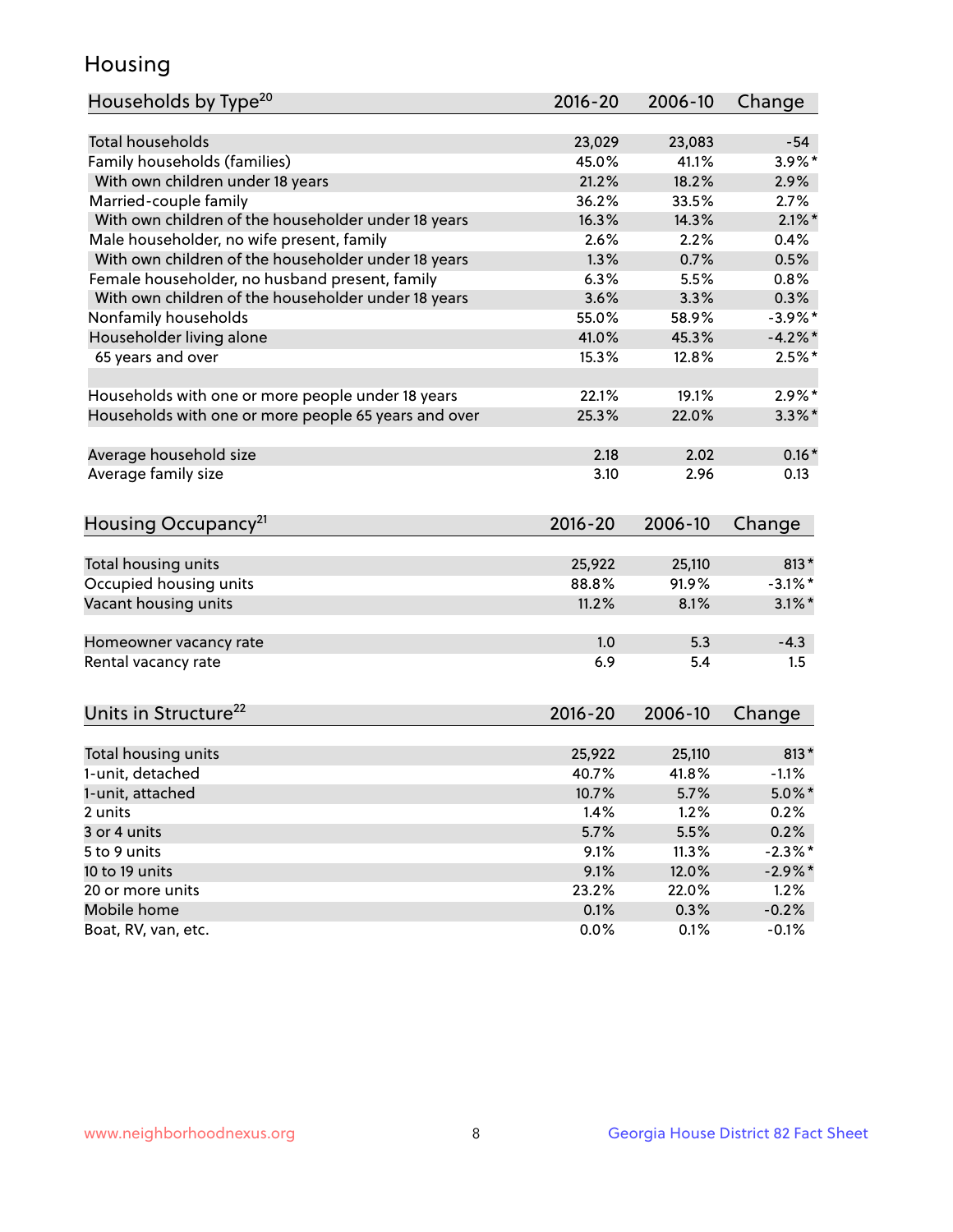## Housing, Continued...

| Year Structure Built <sup>23</sup>             | 2016-20     | 2006-10 | Change      |
|------------------------------------------------|-------------|---------|-------------|
| Total housing units                            | 25,922      | 25,110  | $813*$      |
| Built 2014 or later                            | 3.0%        | (X)     | (X)         |
| Built 2010 to 2013                             | 2.8%        | (X)     | (X)         |
| Built 2000 to 2009                             | 12.4%       | 9.3%    | $3.1\%$ *   |
| Built 1990 to 1999                             | 11.9%       | 13.6%   | $-1.7%$     |
| Built 1980 to 1989                             | 16.1%       | 16.7%   | $-0.6%$     |
| Built 1970 to 1979                             | 10.3%       | 11.9%   | $-1.6%$     |
| Built 1960 to 1969                             | 14.6%       | 17.5%   | $-2.8\%$ *  |
| Built 1950 to 1959                             | 18.3%       | 18.8%   | $-0.4%$     |
| Built 1940 to 1949                             | 6.6%        | 7.2%    | $-0.6%$     |
| Built 1939 or earlier                          | 4.2%        | 5.2%    | $-1.0%$     |
| Housing Tenure <sup>24</sup>                   | $2016 - 20$ | 2006-10 | Change      |
| Occupied housing units                         | 23,029      | 23,083  | $-54$       |
| Owner-occupied                                 | 53.3%       | 48.4%   | 4.9%*       |
| Renter-occupied                                | 46.7%       | 51.6%   | $-4.9\%*$   |
| Average household size of owner-occupied unit  | 2.37        | 2.14    | $0.24*$     |
| Average household size of renter-occupied unit | 1.96        | 1.91    | 0.05        |
| Residence 1 Year Ago <sup>25</sup>             | $2016 - 20$ | 2006-10 | Change      |
| Population 1 year and over                     | 54,889      | 50,340  | 4,550*      |
| Same house                                     | 78.8%       | 70.5%   | $8.3\%$ *   |
| Different house in the U.S.                    | 19.7%       | 26.5%   | $-6.9\%$ *  |
| Same county                                    | 7.5%        | 11.0%   | $-3.4\%$ *  |
| Different county                               | 12.2%       | 15.6%   | $-3.4\%$ *  |
| Same state                                     | 5.8%        | 8.3%    | $-2.5%$ *   |
| Different state                                | 6.4%        | 7.3%    | $-0.9\%$    |
| Abroad                                         | 1.5%        | 2.9%    | $-1.4\%$ *  |
| Value of Housing Unit <sup>26</sup>            | $2016 - 20$ | 2006-10 | Change      |
| Owner-occupied units                           | 12,285      | 11,174  | $1,111*$    |
| Less than \$50,000                             | 0.5%        | 0.7%    | $-0.1%$     |
| \$50,000 to \$99,999                           | 1.3%        | 1.9%    | $-0.7%$     |
| \$100,000 to \$149,999                         | 2.8%        | 6.3%    | $-3.5%$     |
| \$150,000 to \$199,999                         | 7.4%        | 10.6%   | $-3.1%$     |
| \$200,000 to \$299,999                         | 19.1%       | 31.3%   | $-12.2\%$ * |
| \$300,000 to \$499,999                         | 41.3%       | 35.5%   | $5.7\%$ *   |
| \$500,000 to \$999,999                         | 25.4%       | 12.5%   | 12.9%*      |
| \$1,000,000 or more                            | 2.3%        | 1.2%    | 1.0%        |
| Median (dollars)                               | 386,126     | 297,065 | 89,061*     |
| Mortgage Status <sup>27</sup>                  | $2016 - 20$ | 2006-10 | Change      |
| Owner-occupied units                           | 12,285      | 11,174  | $1,111*$    |
| Housing units with a mortgage                  | 69.7%       | 72.4%   | $-2.7%$     |
| Housing units without a mortgage               | 30.3%       | 27.6%   | 2.7%        |
|                                                |             |         |             |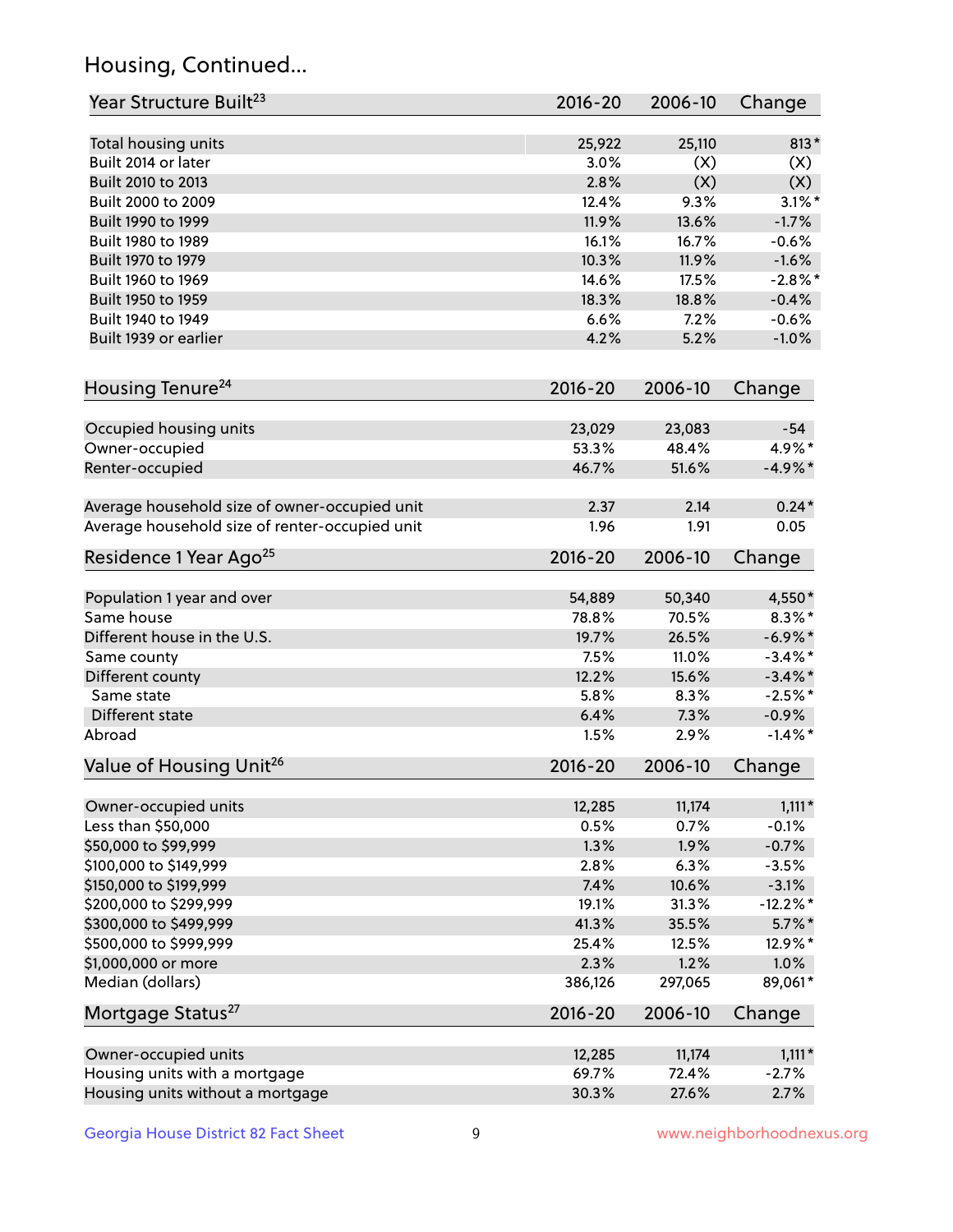## Housing, Continued...

| Selected Monthly Owner Costs <sup>28</sup>                                            | 2016-20     | 2006-10 | Change     |
|---------------------------------------------------------------------------------------|-------------|---------|------------|
| Housing units with a mortgage                                                         | 8,562       | 8,088   | 474        |
| Less than \$300                                                                       | 0.0%        | 0.2%    | $-0.2%$    |
| \$300 to \$499                                                                        | 0.0%        | 0.9%    | $-0.9%$    |
| \$500 to \$999                                                                        | 4.3%        | 6.3%    | $-2.0%$    |
| \$1,000 to \$1,499                                                                    | 16.5%       | 21.4%   | $-4.9%$ *  |
| \$1,500 to \$1,999                                                                    | 21.1%       | 28.2%   | $-7.1\%$ * |
| \$2,000 to \$2,999                                                                    | 38.5%       | 28.0%   | 10.6%*     |
| \$3,000 or more                                                                       | 19.6%       | 15.1%   | 4.5%       |
| Median (dollars)                                                                      | 2,184       | 1,876   | $308*$     |
|                                                                                       |             |         |            |
| Housing units without a mortgage                                                      | 3,723       | 3,086   | 637*       |
| Less than \$150                                                                       | 0.7%        | 0.3%    | 0.3%       |
| \$150 to \$249                                                                        | 2.1%        | 4.0%    | $-1.9%$    |
| \$250 to \$349                                                                        | 5.2%        | 14.4%   | $-9.1%$    |
| \$350 to \$499                                                                        | 13.8%       | 21.2%   | $-7.4%$    |
| \$500 to \$699                                                                        | 24.7%       | 27.5%   | $-2.8%$    |
| \$700 or more                                                                         | 53.5%       | 32.6%   | 20.9%*     |
| Median (dollars)                                                                      | 725         | 566     | $159*$     |
| Selected Monthly Owner Costs as a Percentage of<br>Household Income <sup>29</sup>     | $2016 - 20$ | 2006-10 | Change     |
| Housing units with a mortgage (excluding units where<br>SMOCAPI cannot be computed)   | 8,511       | 7,993   | 518        |
| Less than 20.0 percent                                                                | 54.6%       | 42.5%   | 12.1%*     |
| 20.0 to 24.9 percent                                                                  | 18.9%       | 17.4%   | 1.5%       |
| 25.0 to 29.9 percent                                                                  | 7.6%        | 11.1%   | $-3.5%$    |
| 30.0 to 34.9 percent                                                                  | 4.7%        | 9.0%    | $-4.3\%$ * |
| 35.0 percent or more                                                                  | 14.2%       | 20.0%   | $-5.9\%$ * |
| Not computed                                                                          | 51          | 95      | -44        |
| Housing unit without a mortgage (excluding units where<br>SMOCAPI cannot be computed) | 3,688       | 3,074   | 614        |
| Less than 10.0 percent                                                                | 50.2%       | 38.9%   | 11.3%      |
| 10.0 to 14.9 percent                                                                  | 12.3%       | 19.5%   | $-7.2%$    |
| 15.0 to 19.9 percent                                                                  | 10.5%       | 9.8%    | 0.6%       |
| 20.0 to 24.9 percent                                                                  | 7.2%        | 7.1%    | 0.1%       |
| 25.0 to 29.9 percent                                                                  | 4.0%        | 3.7%    | 0.3%       |
| 30.0 to 34.9 percent                                                                  | 3.8%        | 4.3%    | $-0.5%$    |
| 35.0 percent or more                                                                  | 12.0%       | 16.7%   | $-4.6%$    |
| Not computed                                                                          | 35          | 12      | 23         |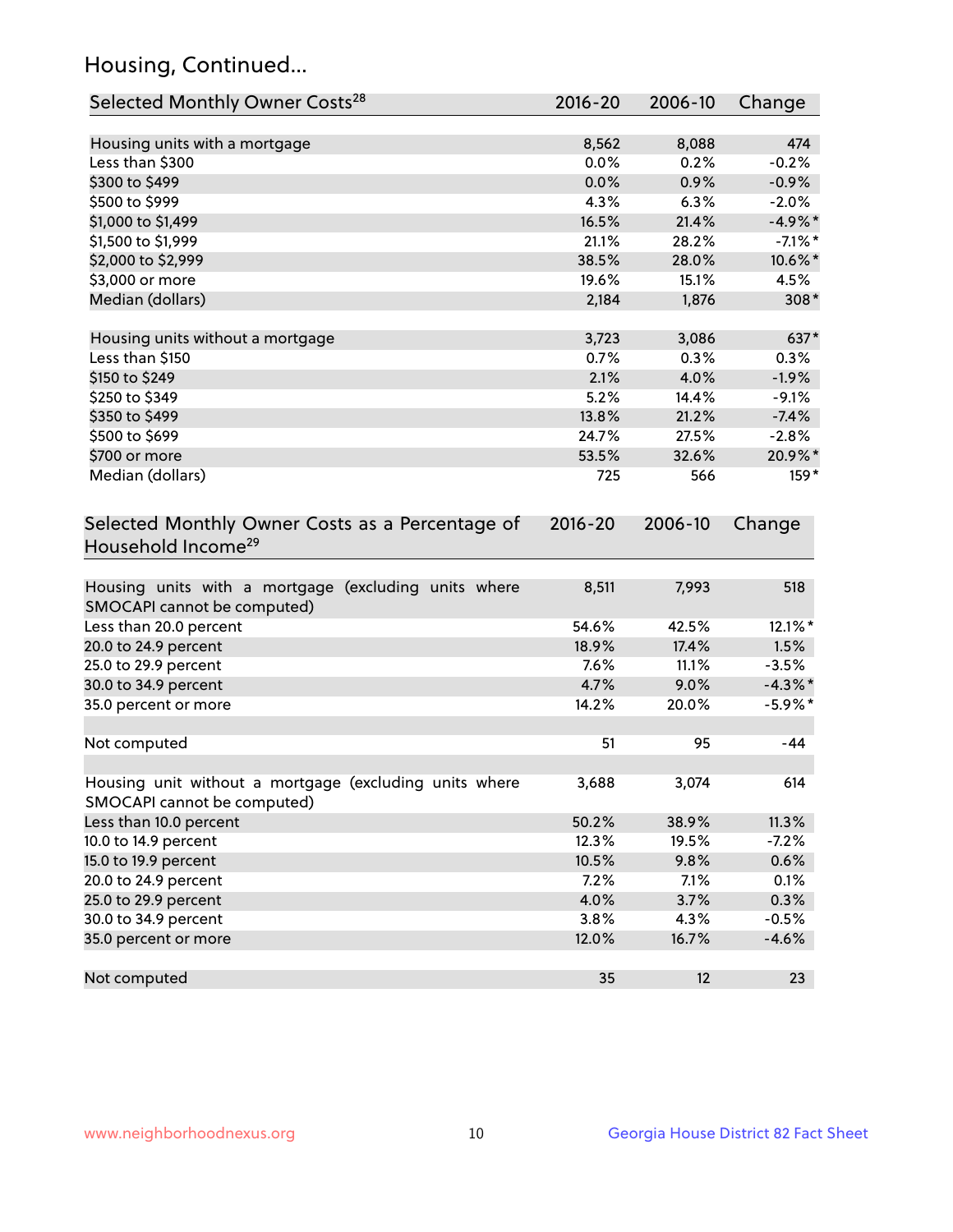## Housing, Continued...

| Gross Rent <sup>30</sup>   | 2016-20 | 2006-10 | Change      |
|----------------------------|---------|---------|-------------|
|                            |         |         |             |
| Occupied units paying rent | 10,458  | 11,582  | $-1,125*$   |
| Less than \$200            | 1.1%    | 0.8%    | 0.2%        |
| \$200 to \$499             | 3.3%    | 4.6%    | $-1.3%$     |
| \$500 to \$749             | 2.6%    | 11.8%   | $-9.1\%$ *  |
| \$750 to \$999             | 10.4%   | 39.4%   | $-29.0\%$ * |
| \$1,000 to \$1,499         | 40.9%   | 34.5%   | $6.4\%$ *   |
| \$1,500 to \$1,999         | 29.9%   | 7.7%    | 22.1%*      |
| \$2,000 or more            | 11.8%   | 1.2%    | 10.7%*      |
| Median (dollars)           | 1,391   | 1,143   | 248*        |
|                            |         |         |             |
| No rent paid               | 287     | 327     | $-40$       |

| Gross Rent as a Percentage of Household Income <sup>31</sup>                   | $2016 - 20$ | 2006-10 | Change     |
|--------------------------------------------------------------------------------|-------------|---------|------------|
|                                                                                |             |         |            |
| Occupied units paying rent (excluding units where GRAPI<br>cannot be computed) | 10,025      | 11,046  | $-1,021$   |
| Less than 15.0 percent                                                         | 15.8%       | 11.7%   | 4.1%       |
| 15.0 to 19.9 percent                                                           | 11.5%       | 13.2%   | $-1.7%$    |
| 20.0 to 24.9 percent                                                           | 9.7%        | 13.1%   | $-3.4\%$ * |
| 25.0 to 29.9 percent                                                           | 13.2%       | 14.7%   | $-1.5%$    |
| 30.0 to 34.9 percent                                                           | 12.5%       | 9.5%    | $3.0\%$ *  |
| 35.0 percent or more                                                           | 37.3%       | 37.8%   | $-0.5%$    |
| Not computed                                                                   | 719         | 863     | $-144$     |
|                                                                                |             |         |            |

## Transportation

| Commuting to Work <sup>32</sup>           | 2016-20 | 2006-10 | Change     |
|-------------------------------------------|---------|---------|------------|
|                                           |         |         |            |
| Workers 16 years and over                 | 28,314  | 25,714  | $2,600*$   |
| Car, truck, or van - drove alone          | 67.4%   | 72.2%   | $-4.8\%$ * |
| Car, truck, or van - carpooled            | $6.0\%$ | $8.0\%$ | $-2.0%$    |
| Public transportation (excluding taxicab) | 5.5%    | 6.5%    | $-1.0%$    |
| Walked                                    | 5.9%    | 4.8%    | 1.1%       |
| Other means                               | 2.2%    | 2.9%    | $-0.7%$    |
| Worked at home                            | 13.0%   | 5.6%    | $7.4\%$ *  |
|                                           |         |         |            |
| Mean travel time to work (minutes)        | 25.1    | 24.2    | 1.0        |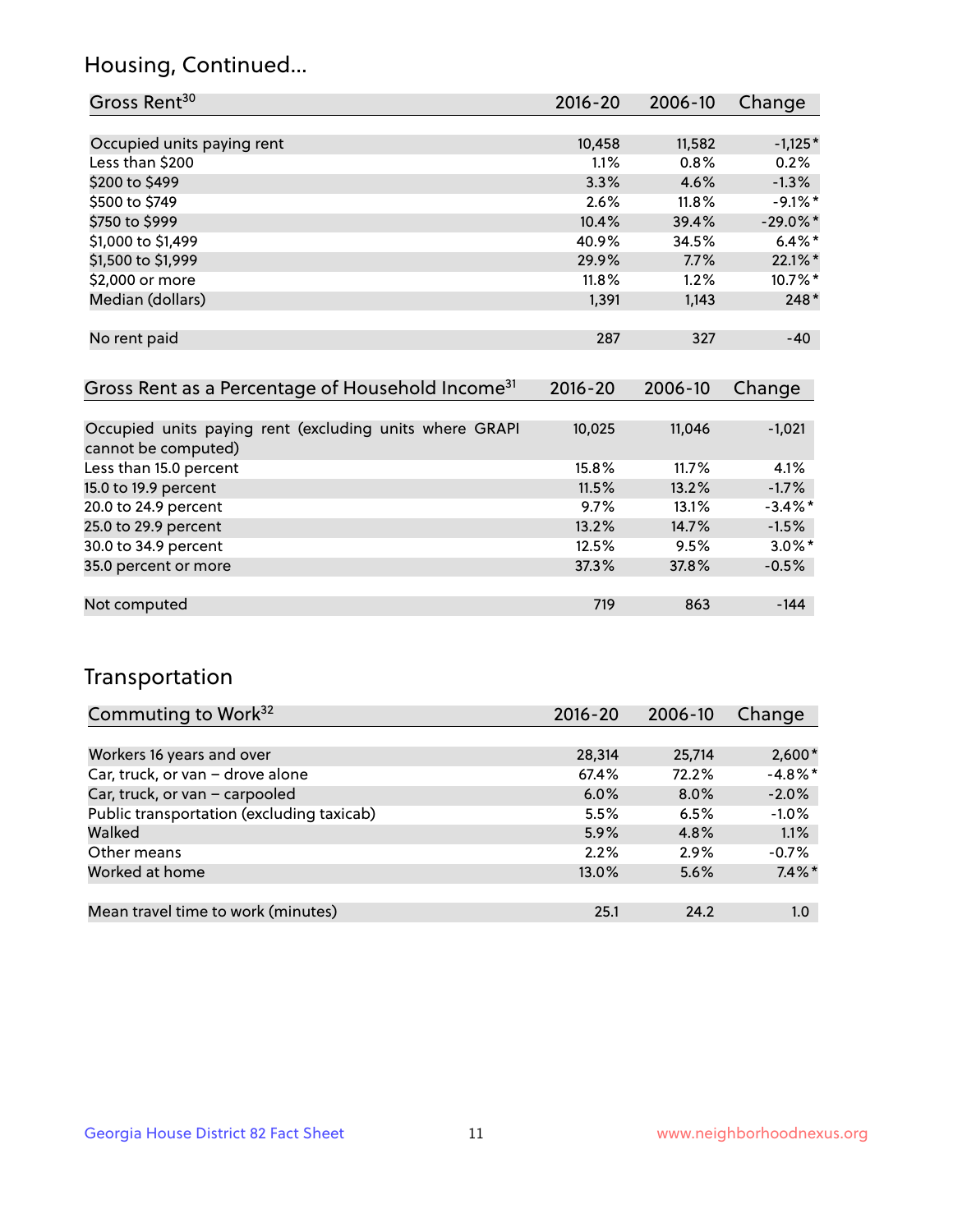## Transportation, Continued...

| Vehicles Available <sup>33</sup> | $2016 - 20$ | 2006-10 | Change     |
|----------------------------------|-------------|---------|------------|
|                                  |             |         |            |
| Occupied housing units           | 23,029      | 23,083  | $-54$      |
| No vehicles available            | 7.8%        | 10.2%   | $-2.4\%$ * |
| 1 vehicle available              | 43.1%       | 46.4%   | $-3.4%$    |
| 2 vehicles available             | 39.5%       | 34.1%   | $5.4\%$ *  |
| 3 or more vehicles available     | 9.6%        | 9.3%    | 0.4%       |

#### Health

| Health Insurance coverage <sup>34</sup>                 | 2016-20 |
|---------------------------------------------------------|---------|
|                                                         |         |
| Civilian Noninstitutionalized Population                | 54,998  |
| With health insurance coverage                          | 94.2%   |
| With private health insurance coverage                  | 84.9%   |
| With public health coverage                             | 18.1%   |
| No health insurance coverage                            | 5.8%    |
| Civilian Noninstitutionalized Population Under 19 years | 10,816  |
| No health insurance coverage                            | 3.4%    |
| Civilian Noninstitutionalized Population 19 to 64 years | 36,808  |
| In labor force:                                         | 28,129  |
| Employed:                                               | 27,036  |
| With health insurance coverage                          | 93.9%   |
| With private health insurance coverage                  | 92.3%   |
| With public coverage                                    | 2.6%    |
| No health insurance coverage                            | 6.1%    |
| Unemployed:                                             | 1,092   |
| With health insurance coverage                          | 68.1%   |
| With private health insurance coverage                  | 60.6%   |
| With public coverage                                    | 8.2%    |
| No health insurance coverage                            | 31.9%   |
| Not in labor force:                                     | 8,679   |
| With health insurance coverage                          | 91.0%   |
| With private health insurance coverage                  | 85.5%   |
| With public coverage                                    | 8.3%    |
| No health insurance coverage                            | $9.0\%$ |